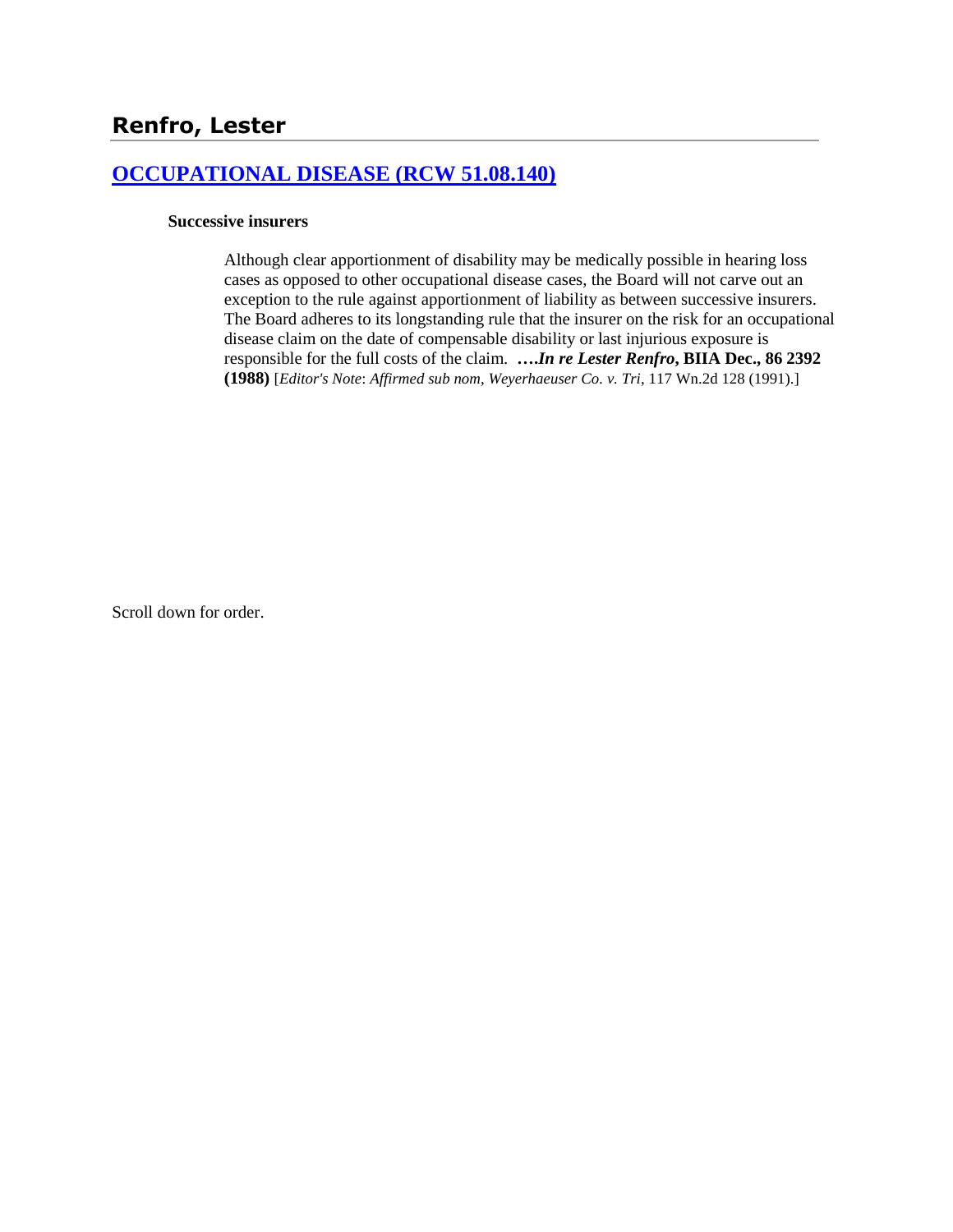#### **BEFORE THE BOARD OF INDUSTRIAL INSURANCE APPEALS STATE OF WASHINGTON**

**IN RE: LESTER H. RENFRO ) DOCKET NO. 86 2392**

**CLAIM NO. S-785668 ) DECISION AND ORDER**

APPEARANCES:

Claimant, Lester H. Renfro, by Walthew, Warner, Keefe, Arron, Costello and Thompson, per Marilyn R. McAdoo, Paralegal, Robert H. Thompson and Celia Seglar

**)**

Self-Insured Employer, Weyerhaeuser Company, by Roberts, Reinisch and Klor, per Kathryn D. Fewell, Steven R. Reinisch, and Craig Staples

Department of Labor and Industries, by The Attorney General, per Loretta Lopez, Assistant, and Carington Phillip, Law Clerk

This is an appeal filed by the self-insured employer on July 7, 1986 from an order of the Department of Labor and Industries dated May 16, 1986 closing the claim and directing the self-insured employer to pay the claimant an award for permanent partial disability equal to 32.18% of the complete loss of hearing in both ears as a result of on-the-job noise exposure. **AFFIRMED**.

# **DECISION**

Pursuant to RCW51.52.104 and RCW 51.52.106, this matter is before the Board for review and decision on a timely Petition for Review filed by the employer to a Proposed Decision and Order issued on October 27, 1987 in which the order of the Department dated May 16, 1986 was affirmed.

The Board has reviewed the evidentiary rulings in the record of proceedings and finds that no prejudicial error was committed and said rulings are hereby affirmed.

# **ISSUE**

This appeal raises once again the issue of the responsibility of successive insurers for payment of benefits involving occupational diseases. The self-insured employer contends that occupational diseases, unlike industrial injuries, are in most cases long developing conditions that take years to become manifest. When the condition results in a permanent disability, that disability represents the totality of the worker's exposure to the harmful conditions rather than just the most recent, or any particular, exposure. Therefore, Weyerhaeuser argues that it should not be required to pay the entire permanent partial disability in this case, but should be required to pay only that

1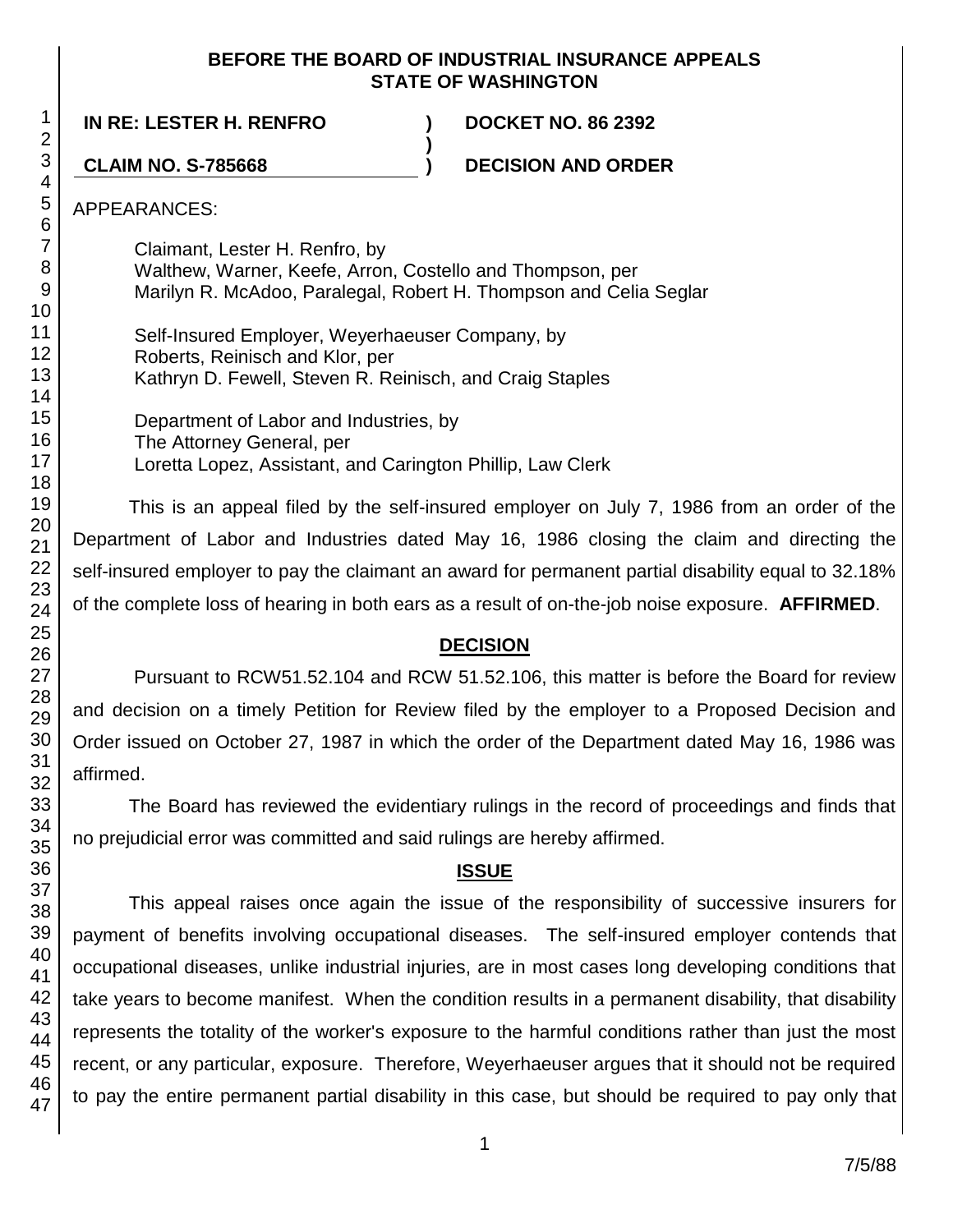portion of Mr. Renfro's hearing loss which is attributable to the conditions at Weyerhaeuser while it was the insurer "on the risk".

The Proposed Decision and Order, following our previous decisions in this area, held that the employer "on the risk" on the date of compensable disability should bear the entire cost of that disability. In re Roland Lamberton, BIIA Dec., 63,264 (1984); In re Forrest Pate, BIIA Dec., 58,399 (1982); In re Harry S. Lawrence, BIIA Dec., 54,394 (1980); In re Winfred E. Hanninen, BIIA Dec., 50,653 (1979); and In re Delbert Monroe, BIIA Dec., 49,698 (1978). For the reasons set forth hereafter we adhere to those earlier decisions and affirm the Proposed Decision and Order.

#### **FACTS**

It is undisputed that the entire 32.18% hearing loss suffered by Mr. Renfro was incurred while in the employ of Weyerhaeuser Company, for which he began working in 1949. On January 1, 1972, the company changed its industrial insurance status and elected to become "self- insured". Mr. Renfro ceased working for Weyerhaeuser in 1983.

It is Weyerhaeuser's position that, even though it employed Mr. Renfro at all times relevant hereto, there were two different insurers responsible for any injury or disease that he may have suffered as a result of his employment. According to the employer, the company's withdrawal from the state fund created two distinct phases of industrial insurance coverage. Following this reasoning, Weyerhaeuser contends that the cost of benefits for any injury or disease suffered by Mr. Renfro before January 1, 1972 should be paid by the state fund. Weyerhaeuser concedes, however, that it should bear any costs relating to such conditions suffered after January 1, 1972.

It is also undisputed in this case that Mr. Renfro had already suffered 21.25% of his total hearing loss by the time Weyerhaeuser changed to self-insured status. The company is able to identify this percentage because of periodic audiometric testing conducted on Mr. Renfro at various times in his career. Weyerhaeuser argues that these tests allow an accurate apportionment of the amount of Mr. Renfro's hearing impairment during specific periods of time. Because the amount of hearing impairment was known at the time of the change in insurance status, the cost of Mr. Renfro's hearing impairment should, it is argued, be apportioned between the two insuring entities.

In the alternative, Weyerhaeuser contends that even if it is required to pay the entire cost of a disability award as the insurer on the risk at the date of compensable disability, that the Department should nevertheless be required to reimburse the self-insured employer. The company argues that it has already paid the premiums for coverage of the risk of injuries or diseases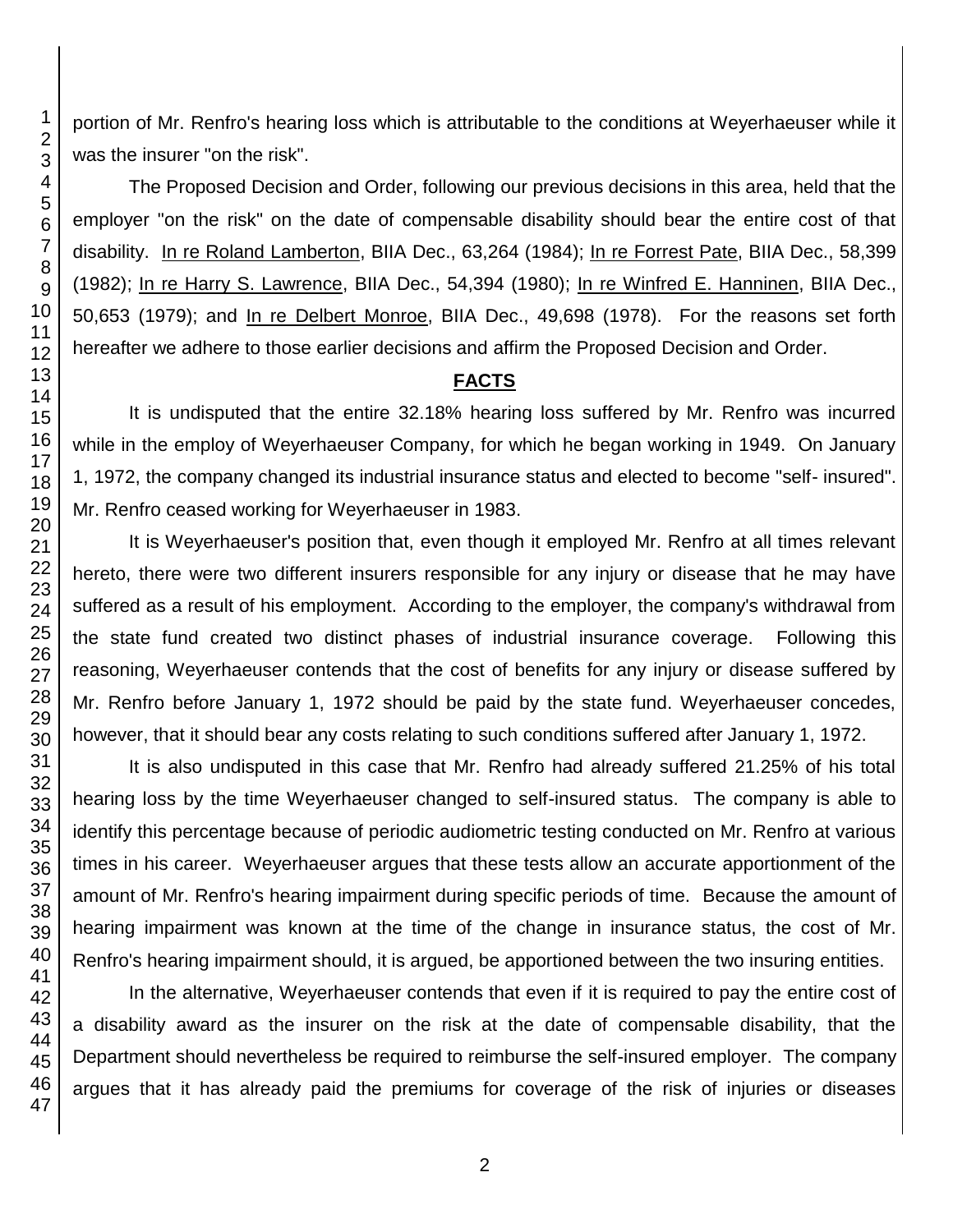occurring to its workers before it became self-insured. Therefore, the cost of Mr. Renfro's 21.25% hearing loss disability incurred before January 1, 1972, should be paid from the state fund based on Weyerhaeuser's previous payments to that fund.

### **DECISION**

In bringing this appeal, Weyerhaeuser has asked the Board to change its long held position in "successive insurer" cases. While the Board has reviewed this issue several times since our first decision in Monroe, supra, there does not appear to be any dispositive reported appellate court decision dealing with this subject.<sup>1</sup> Further there has been no legislative pronouncement on this issue, in spite of our several suggestions that the legislature is the appropriate forum for addressing this question. Lamberton at 8, Pate at 10, Lawrence at 9.<sup>2</sup> Therefore, in resolving this appeal, we are left with the arguments raised by the parties in this case and our own previous decisions.

At least two of those previous decisions, Monroe and Lamberton, bear a striking resemblance to the facts in the present case. Both cases involved an occupational hearing loss, a single employer, and the change in status of that employer from state fund to self insurance. Weyerhaeuser has not presented any differentiating fact or legal argument to warrant a different result here. We therefore adopt our analysis in Monroe and Lamberton in toto here. However, rather than resolve this appeal by simply citing our earlier decisions or reiterating them, we will take this opportunity for further comment on this issue.

As set forth above, the general nature of this problem arises out of the complexities of occupational disease cases. The assignment of financial responsibility in an industrial injury case is

l We would note that in a recent decision, Division II of the Court of Appeals dealt with the apportionment argument in a different context. In that case, the employer argued that the cost of vocational services should be apportioned between the state fund and the employer's self-insurance because the worker had sustained two injuries, one while the employer was insured with the state fund and one while the employer was self-insured. The court rejected this argument and cited 4 A. Larson, The Law of Workmen's Compensation, ] 95.21 (1987) approvingly. Champion International, Inc. v. Department of Labor and Industries, 50 Wn. App 91 (1987).

Although there has been no legislative pronouncement on the apportionment question, the Department has recently adopted an administrative regulation (WAC 296-14-350) on June 24, 1988 stating:

<sup>&</sup>quot;The liable insurer in occupational disease cases is the insurer on risk at the time of the last injurious exposure to the injurious substance or hazard of disease which gave rise to the claim for compensation."

While perhaps not strictly applicable in this case, WAC 296-14-350 certainly lends support to our position with regard to the apportionment question.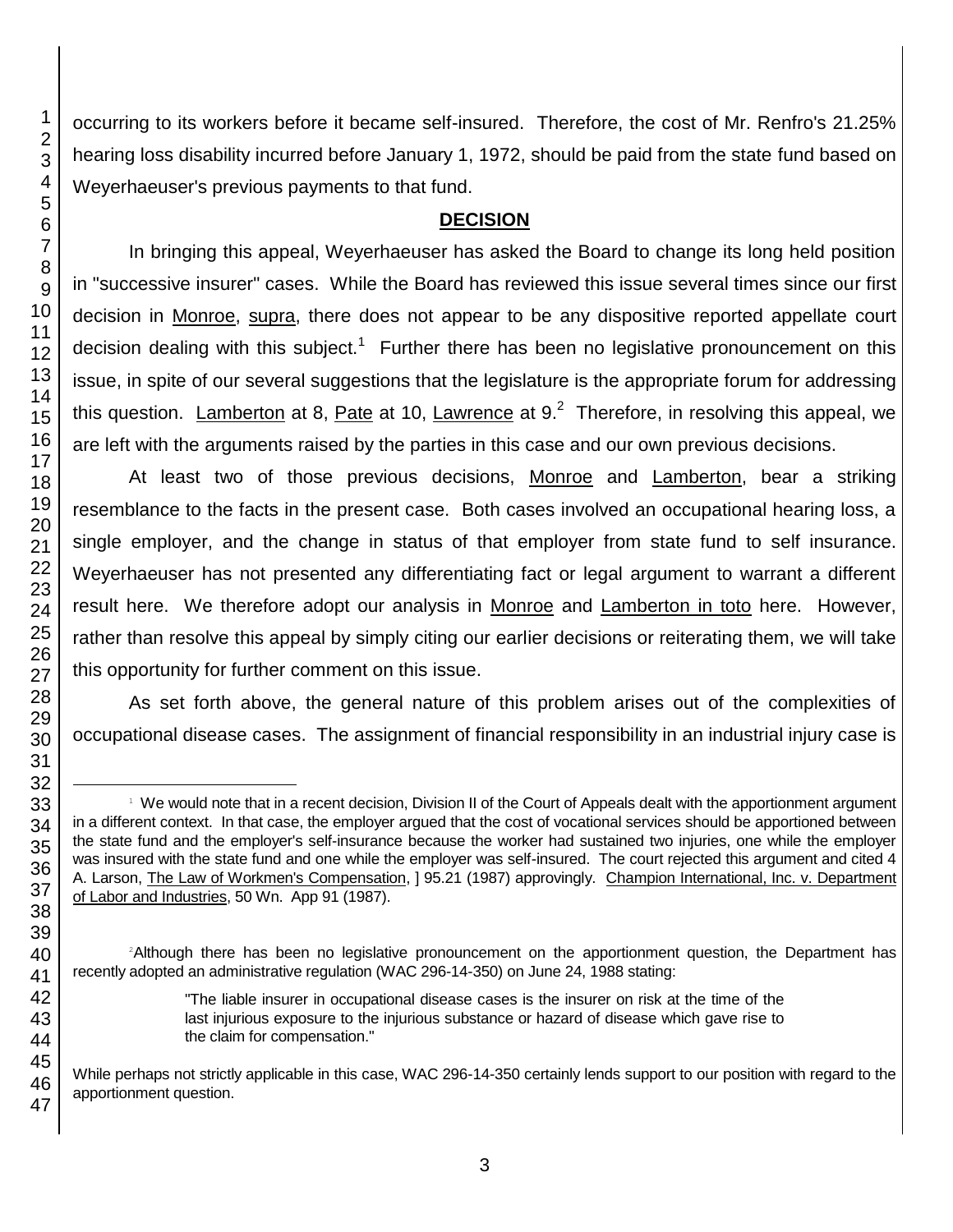1 2 3 4 5 6 7 8 9 10 11 12 13 14 15 16 17 18 19 20 21 22 23 relatively easy. By its very definition, an injury is a discrete and isolated event occurring at a specific moment in time. RCW 51.08.100. The insurer at the time of the injury may be properly assigned the financial responsibility for the resulting costs of benefits paid. By contrast, an occupational disease may occur over a prolonged period of time during which a worker may receive multiple exposures while in the course of employment with multiple employers. If each successive employment exposes the worker to the conditions giving rise to the occupational disease, then that disease has arisen naturally and proximately out of each of those employments. RCW 51.08.140. The problem is that it is difficult, if not impossible, to go back in time and determine the degree or extent to which each and every exposure affected the ultimate disability. In the last several decades medical science and art have advanced our understanding of the

relationship between our environment and resulting risks to health. The association between some conditions in the environment and certain diseases is becoming clearer all the time. Nevertheless, for the majority of diseases incurred in the work place there remain many unanswered questions in terms of both the cause and progression of the disease process. It would be a difficult, and in many cases, an impossible burden to require a worker, disabled by means of an occupational disease, to prove the extent to which each employment contributed to the ultimate disability. As the self-insured employer notes in its Petition for Review, the rule requiring the employer on the risk on the date of compensable disability or last injurious exposure to bear the entire costs of the claim is a judicial solution to solve a myriad of legal problems occasioned by occupational disease cases. See also 4 A. Larson, The Law of Workmen's Compensation, § 95.24, at 17-148 (1987).<sup>3</sup>

The argument against using the date of compensable disability, or last injurious exposure, for assigning financial responsibility among successive insurers is the apparent financial hardship on the last insurer in bearing the total cost of the disability. Citing an Oregon case, the employer notes that over the long run the cost of such a rule is spread proportionately among all employers or insurers. Rumft v. SAIF, 303 Oregon 493, 739 P. 2d. 12 (1987). Again, citing the same Oregon case, the self-insured employer argues that when the reasons for charging the insurer "on the risk" as of the date of compensable disability or last injurious exposure are "mitigated" by the facts of a particular case, the rule should not be applied.

l

<sup>&</sup>lt;sup>3</sup>The date of compensable disability is the date on which two events coincide -- the worker has been notified by a physician that his condition is occupational in nature (i.e., the applicable notification requirements under the occupational disease statute of limitations have been met) and the disease has manifested itself to the extent that it is compensable. In cases such as the instant appeal, where the worker is no longer employed on the date of compensable disability, there is an additional inquiry -- the insurer on the risk on the date of last injurious exposure must be identified.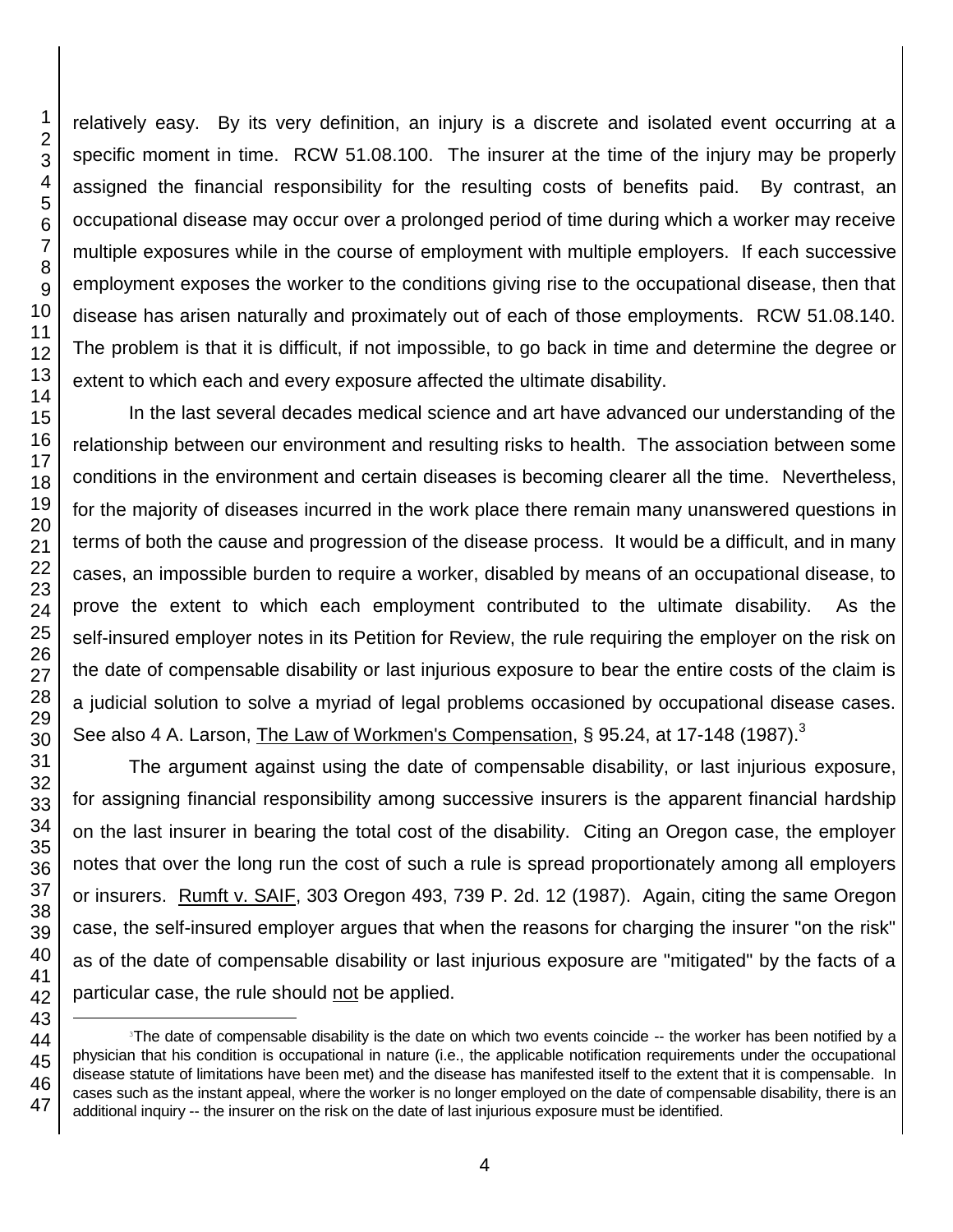In the present case, as in both Monroe and Lamberton, the employer had occasion to administer periodic audiometric testing. These tests provided a quantifiable measure as to the progressive loss of hearing. Weyerhaeuser argues that the existence of these tests "mitigates" the problems of proof and lack of certainty normally associated with an occupational disease claim. To hold the last insurer on the risk liable for the entire cost of the disabling condition in circumstances where the disability can be accurately apportioned among employers or insurers, would be "grossly unfair."

The problems associated with the apportionment remedy, even in quantifiable conditions such as hearing loss, are not adequately addressed by the employer. First of all, we are concerned that the very nature of hearing loss is inherently different from other kinds of occupational diseases, such as asbestosis, or arthritic conditions stemming from repetitive trauma. The fact that Weyerhaeuser is able to assign a specific degree of impairment in a hearing loss case at specific points in time obscures the uncertain nature of similar issues with respect to other occupational conditions. Apportionment as a possible "mitigating" remedy for successive insurers in occupational disease cases would invite litigation over attempted apportionment in claims involving conditions not capable of the same degree of precision.

In its Petition for Review the employer quotes from our recent order in In re Herbert Lovell, BIIA Dec., 68,823 (1986) where we stated:

> ". . . [W]here a worker who has sustained a hearing loss as a result of occupational exposure continues to be exposed to injurious occupational noise, the likelihood, the necessity, of multiple claims becomes evident. . . ." Lovell at 6.

Apparently, the employer finds support for its apportionment argument in this language. We disagree with that interpretation of our decision in Lovell.

The facts in Lovell were similar, though not identical, to the facts in the instant appeal. Mr. Lovell filed an occupational disease claim for hearing loss. The employer had changed to self-insured status during the period of Mr. Lovell's employment and was seeking to apportion the disability award between itself and the state fund. The evidence as to Mr. Lovell's earlier disability also showed that he had been first advised of the relationship of his hearing loss to his employment by a physician in 1975. His subsequent filing of a claim after he quit working for the employer sometime after 1981 was, therefore, untimely with respect to the hearing loss which existed in 1975. Williams v. Department of Labor and Industries, 45 Wn. 2d 574 (1954). Nygaard v.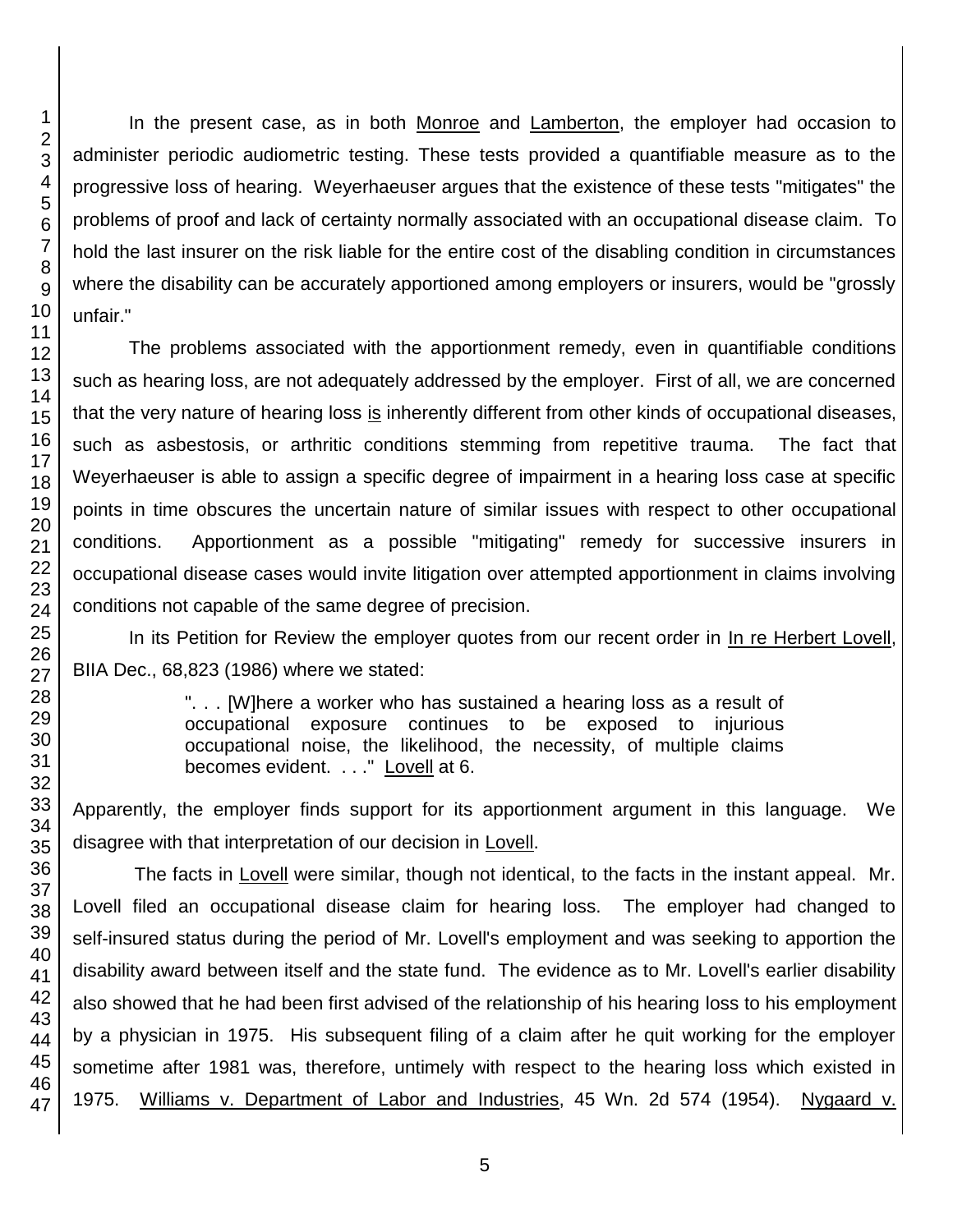Department of Labor and Industries, 51 Wn. 2d 659 (1958). However, we concluded that Mr. Lovell might have a compensable claim for hearing loss due to further injurious exposure sustained after 1975. The language relied on by the employer in the present appeal referred to the possibility of an occupational disease claim for this subsequently incurred hearing loss.

Unlike Weyerhaeuser, we do not read Lovell to sanction apportionment. To the contrary, Lovell is in harmony with our rejection of apportionment. Lovell looks to the future, not the past. A worker can file a claim for each successive increment in hearing loss if he experiences future continued injurious exposure to harmful conditions of employment. Lovell does not stand for the proposition that once a worker has filed a claim, the insurer on the risk can look back over all prior exposures with all prior employers and insurers and seek to apportion financial responsibility amongst them after the fact.

Indeed, Lovell demonstrates some of the problems with the proposed apportionment remedy. Evidence to apportion an earlier amount of disability may shield the insurer on the risk from some financial costs, but that same evidence could be used by the previous insurer or employer as a sword to reject a claim or at least a portion of a claim. For example, the previous insurer or employer could raise the timeliness issue as a defense to apportionment even when not raised by the insurer on the risk.

We are not here suggesting that a worker should receive benefits that he or she is not entitled to. Nor do we intend to limit a genuine inquiry as to the propriety of benefits payable. We are stating that apportionment as a remedy between successive insurers tends to expand the parties and issues involved in an occupational disease case, thereby creating uncertainty and delay in the relief sought by a disabled worker, contrary to RCW 51.04.010.

While at first blush, Weyerhaeuser's argument for apportionment might seem to have an equitable basis from a policy standpoint, a more in-depth inquiry suggests a slightly different view. Weyerhaeuser itself administered hearing tests on Mr. Renfro on June 4, 1969, January 14, 1972, May 5, 1980, May 21, 1982, and August 17, 1983. According to the unrebutted testimony of Dr. Thomas Smersh and the parties' stipulation with respect to Dr. J. P. Lynch's opinions, the entire 21.25% binaural hearing loss measured on January 14, 1972 was attributable to Mr. Renfro's noise exposure during employment with Weyerhaeuser prior to January 1, 1972, when Weyerhaeuser became self- insured.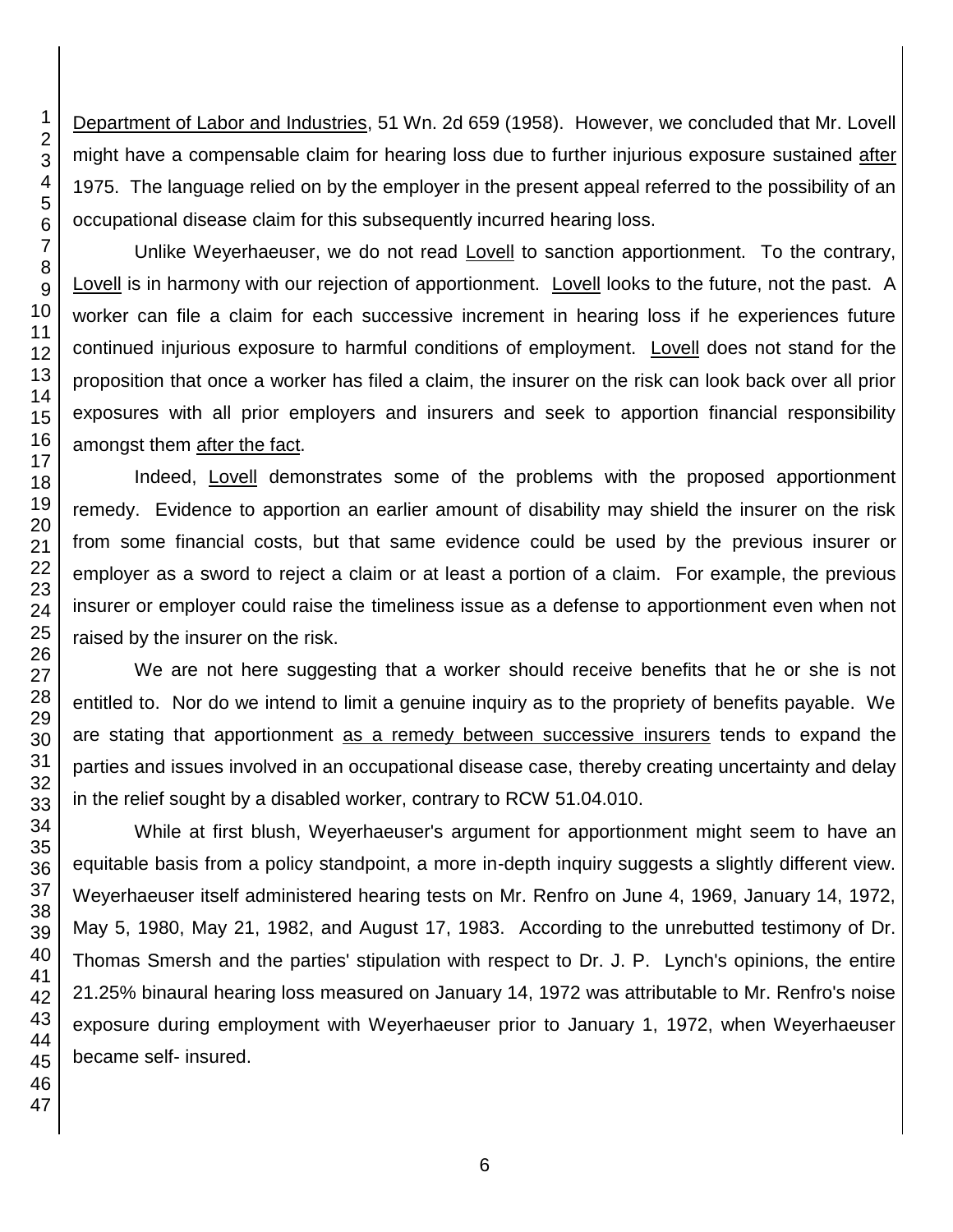While Weyerhaeuser initially challenged the timeliness of Mr. Renfro's claim, it presented no evidence on that issue. According to Dr. Smersh, the records he reviewed contained no indication that claimant had been notified regarding the **occupational nature** of his hearing loss. Based on the record before us, we must therefore conclude that Mr. Renfro was not notified of the occupational nature of his hearing loss in January of 1972, and indeed, that he was likely not so notified until sometime after he concluded his employment with Weyerhaeuser in 1983.

Our purpose in raising this point is to suggest that the evidence for apportionment generally goes hand in hand with the ability to notify the worker of the occupational nature of his condition. To some extent, then, the employer may have had some control over the date of compensable disability. Arguably, Weyerhaeuser's medical practitioners could have set the date of compensable disability in January, 1972, by then assuring that Mr. Renfro was notified by a physician of the occupational nature of his hearing loss. Then Weyerhaeuser might have avoided financial responsibility in its self-insured capacity for the hearing loss which existed at that time, by proving that all of Mr. Renfro's hearing loss incurred as of that time resulted from injurious noise exposure during the period when the employer was insured with the state fund. See In re Charles D. Jones, BIIA Dec., 70,660 (1987).

Instead, Weyerhaeuser declined to actively intervene back in January of 1972, despite its own medical evidence. Yet, the employer is now attempting to avoid financial responsibility for 21.25% of Mr. Renfro's clearly work-related hearing loss. In light of these facts, we are simply not persuaded, from a public policy standpoint--an inquiry, by the way, which is more appropriate to the Legislature than to this Board -- that the equities fall clearly on either side of the apportionment question.

We do not believe that the relief sought by Weyerhaeuser satisfactorily addresses all the issues involved in this or similar cases. To allow apportionment between insurers could raise important additional questions regarding both the applicable schedule of benefits and the statute of limitations. Further, although hearing loss cases are not representative of occupational disease cases in general, we are not inclined to carve out exceptions for specific kinds of diseases.

In its alternative argument, Weyerhaeuser asserts that it had paid for comprehensive workers' compensation coverage up to the time it ceased participating in the state fund. It argues that, as a result of its participation in the state fund, any and all claims attributable to that status